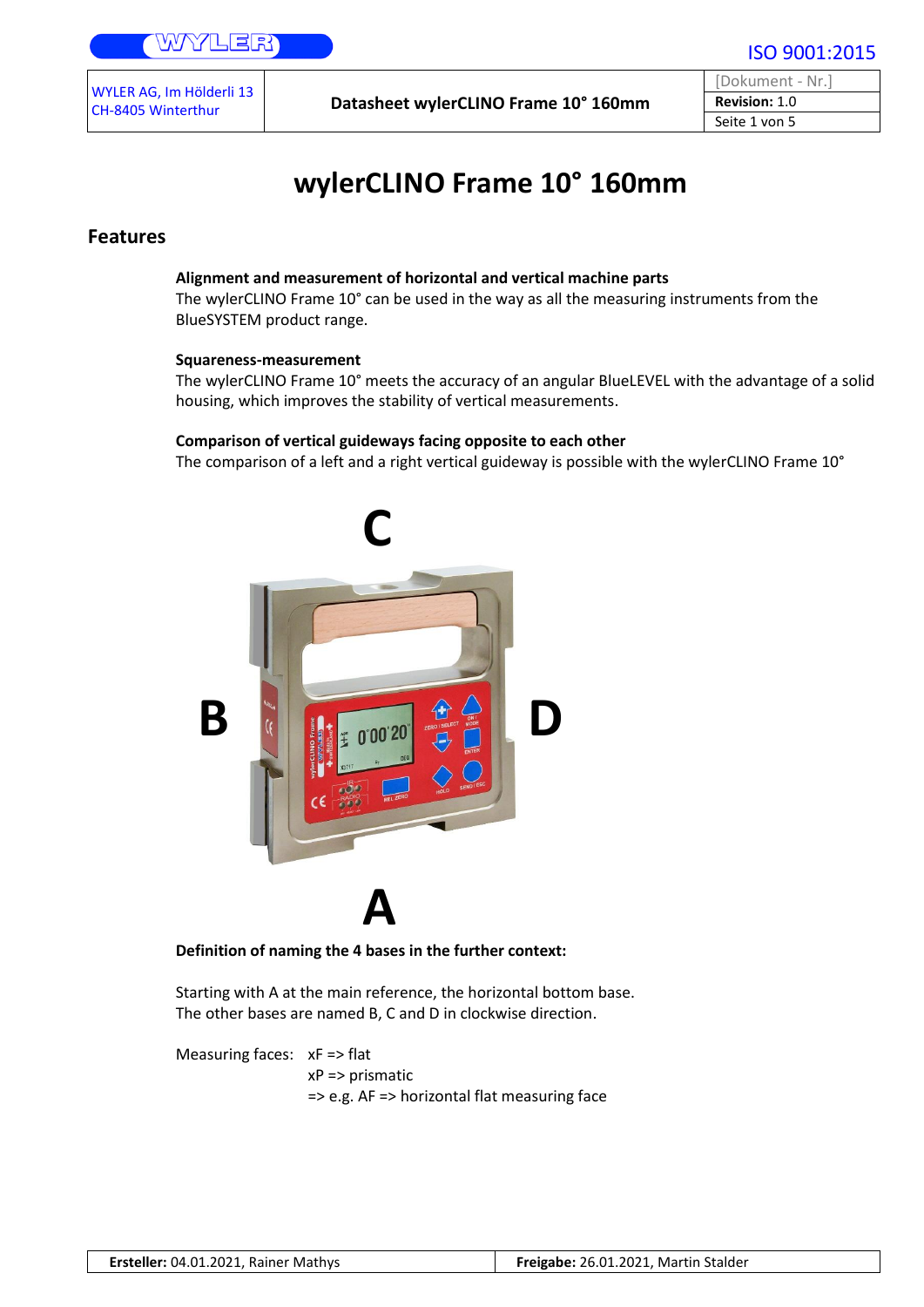## WYZLER

| WYLER AG, Im Hölderli 13 |
|--------------------------|
| CH-8405 Winterthur       |

Datasheet wylerCLINO Frame 10° 160mm

| [Dokument - Nr.]     |
|----------------------|
| <b>Revision: 1.0</b> |
| Seite 2 von 5        |

## **Dimensions:**



## **Specifications and applicable standards**

| <b>Housing</b>        | <b>Standard</b>                 | <b>Option</b>                                            |
|-----------------------|---------------------------------|----------------------------------------------------------|
| Material              | Cast iron - nickel plated       |                                                          |
| Dimension             | 160 x 160 x 40 mm               |                                                          |
| Base A                | Prismatic - scraped             |                                                          |
| Base B                | Prismatic - scraped             | Magnetic inserts<br>(does not comply to DIN877)          |
| Base C                | $Flat$ – grinded                | Magnetic inserts<br>(does not comply to DIN877)          |
| Base D                | Flat - grinded                  |                                                          |
| Operating temperature | $040^{\circ}C$                  |                                                          |
| Storage temperature   | $-3070^{\circ}C$                |                                                          |
| <b>Standards</b>      | DIN 877 and WYLER specification |                                                          |
| Relative humidity     | at 40 °C                        | Max. 80 % RH up to 31 °C, decreasing linearly to 50 % RH |
| Protection class      | <b>IP 40</b>                    |                                                          |
| Weight with batteries | 3.60 kg                         |                                                          |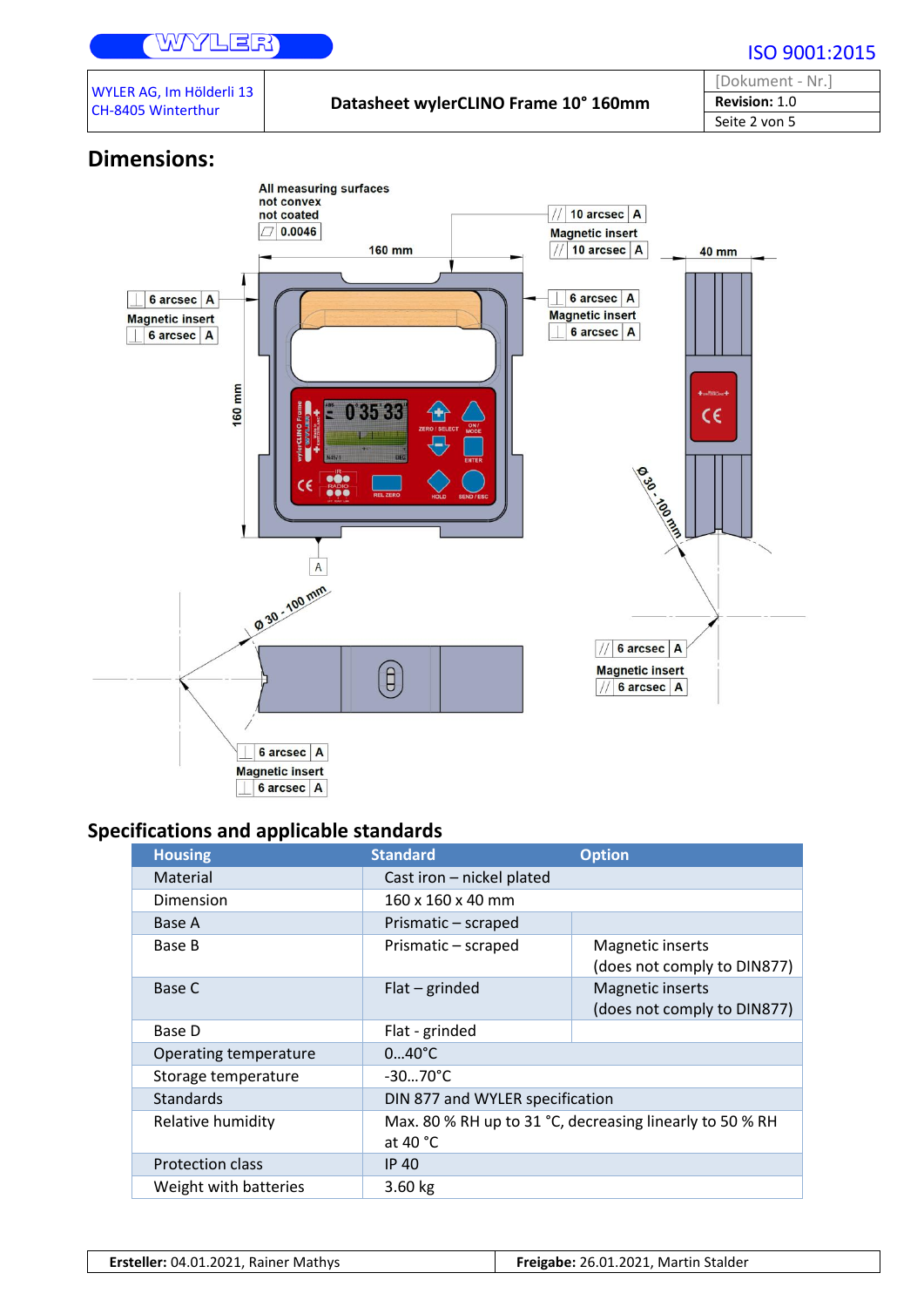Τ

| WYLER AG, Im Hölderli 13 |  |
|--------------------------|--|
| CH-8405 Winterthur       |  |

### Datasheet wylerCLINO Frame 10° 160mm

| [Dokument - Nr.]     |  |
|----------------------|--|
| <b>Revision: 1.0</b> |  |
| Seite 3 von 5        |  |

| <b>Specification</b>                                                      |                                       |
|---------------------------------------------------------------------------|---------------------------------------|
| Range                                                                     | $\pm 10^{\circ}$                      |
| Sensitivity                                                               | 2 arcsec                              |
| Limits of error<br>(WYLER specification)                                  | $<$ 3.6 arcsec + 0.06% M <sub>w</sub> |
| Temperature error / $°C$ ( $\emptyset$ 10 $°C$ )<br>(WYLER specification) | $<$ 0.03% M <sub>w</sub>              |
| Response time                                                             | 5 sec                                 |

### $M_W$  = measured value

| <b>Electrical Characteristic</b>             |                                                                       |
|----------------------------------------------|-----------------------------------------------------------------------|
| External power supply                        | 24 V DC / 5 V DC                                                      |
| Current consumption                          | 220 mA @ 5V DC                                                        |
| <b>Batteries</b>                             | 2x 1.5 V batteries, size C<br>2x 1.2 V rechargeable batteries, size C |
| Rechargeable batteries charging<br>in device | Not supported                                                         |

| <b>RS485 / RS232</b> |                                          |
|----------------------|------------------------------------------|
| Value update rate    | max. 3 values per second                 |
| Temperature reading  | not supported                            |
| <b>Interfaces</b>    | wylerCONNECT, WYLER universal cable      |
| Connectivity         | wylerEXPLORER:<br>v2.0.5.0 or higher     |
|                      | v2.0.5.0 or higher<br>wylerSPEC:         |
|                      | v2.0.4.0 or higher<br>wylerINSERT:       |
|                      | v2.0.0.0 or higher<br>wylerDYNAM:        |
|                      | v2.0.0.0 or higher<br>wylerCHART:        |
| Digital output       | RS232 / RS485, asynchronous, 7 DataBits, |
|                      | 2 StopBits, no parity, 9600 bps          |

| <b>Bluetooth</b>  |                                                                                                                   |                                                                                                            |
|-------------------|-------------------------------------------------------------------------------------------------------------------|------------------------------------------------------------------------------------------------------------|
| Value update rate | max. 3 values per second                                                                                          |                                                                                                            |
| Interfaces        | wylerCONNECT                                                                                                      |                                                                                                            |
| Connectivity      | wylerEXPLORER:<br>wylerSPEC:<br>wylerINSERT:<br>wylerDYNAM:<br>wylerCHART:<br>APP wylerUNIVERSAL for Android ONLY | v2.0.5.0 or higher<br>v2.0.5.0 or higher<br>v2.0.4.0 or higher<br>v2.0.0.0 or higher<br>v2.0.0.0 or higher |
| Range             | $~^{\sim}$ 10 meter                                                                                               |                                                                                                            |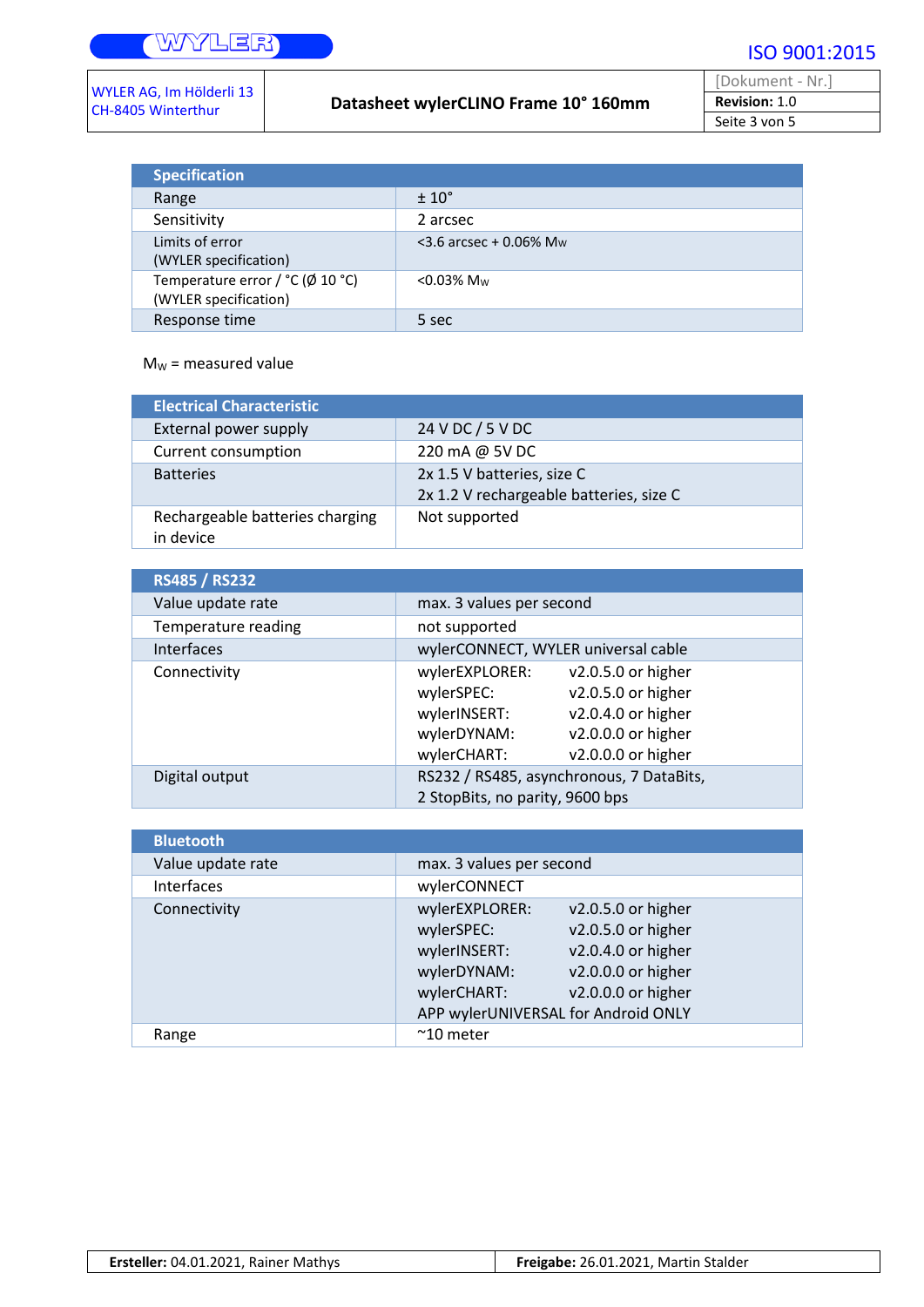| [Dokument - Nr.]     |
|----------------------|
| <b>Revision: 1.0</b> |
| Seite 4 von 5        |

## **Pinout Port**



| Pin            | <b>Name</b> | <b>Description</b>                           |
|----------------|-------------|----------------------------------------------|
| 1              | $+24V$      | +24 V DC power                               |
| $\overline{2}$ | <b>GND</b>  | Ground                                       |
| 3              | $+5V$       | +5 V DC power                                |
| 4              | RTA / TX    | WYLER RS485 channel A or RS232 transmit line |
| 5              | <b>RTB</b>  | WYLER RS485 channel B                        |
| 6              | <b>RX</b>   | RS232 receive line                           |
| 7              | <b>RTS</b>  | RS232 request to send                        |
| 8              |             | Not used                                     |

|  | Ersteller: 04.01.2021, Rainer Mathys | Freigabe: 26.01.2021, Martin Stalder |
|--|--------------------------------------|--------------------------------------|
|--|--------------------------------------|--------------------------------------|